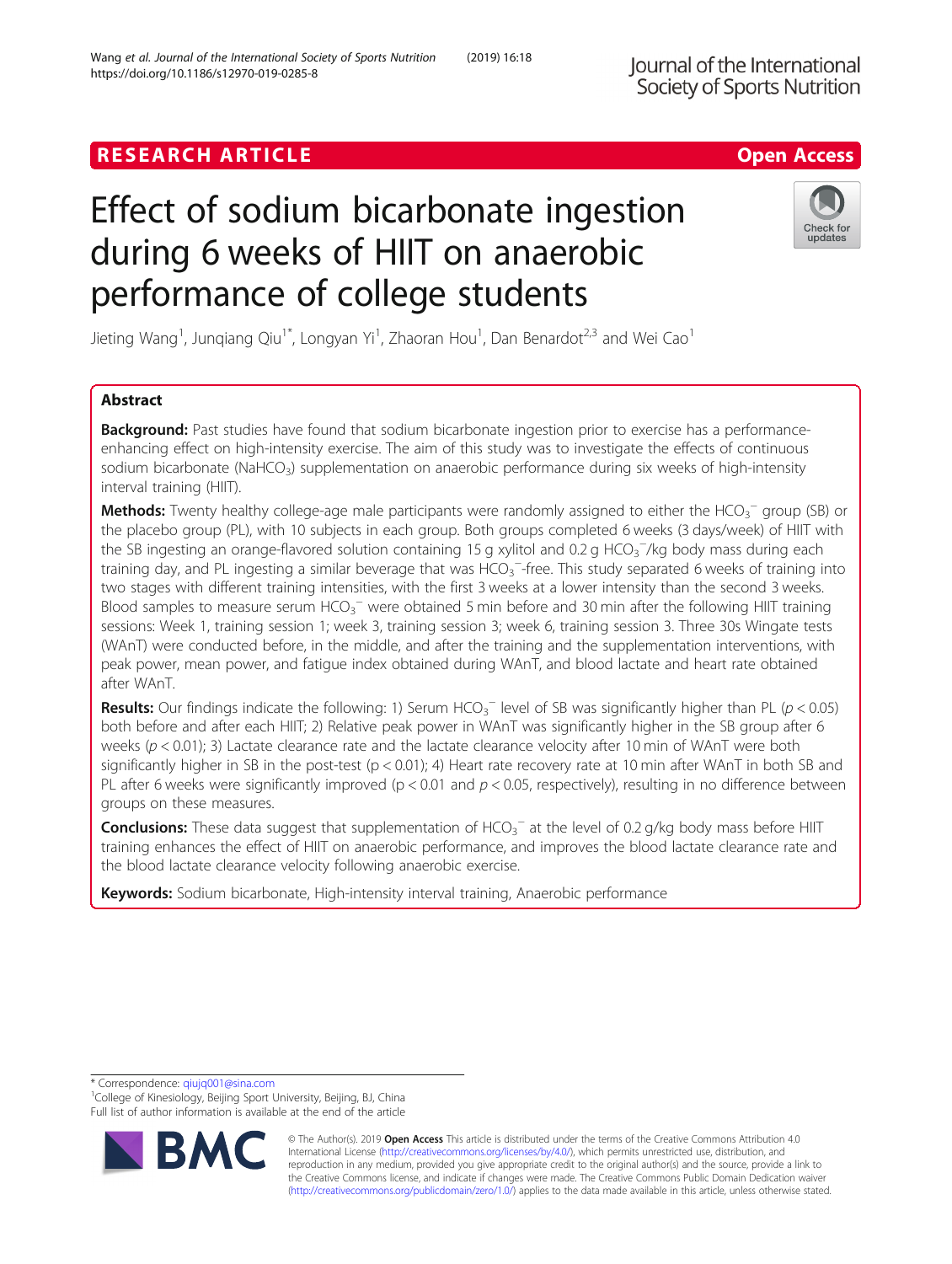## Introduction

High-intensity interval training (HIIT) refers to a training protocol involving multiple bouts of high-intensity exercise or all-out sprints that are interspersed with recovery periods [[1\]](#page-8-0). Results of previous studies support the idea that HIIT significantly promotes both aerobic and anaerobic exercise capacity  $[2-5]$  $[2-5]$  $[2-5]$  $[2-5]$  $[2-5]$ . Studies have found that aerobic capacity could be positively influenced by HIIT through an increase in oxidative enzymes [[6\]](#page-8-0), higher oxidative enzymes activity [[7](#page-8-0)–[9\]](#page-8-0), better oxygen transfer to cells [[10](#page-8-0)], more mitochondria per cell, and better mitochondrial function [\[10](#page-8-0)–[12\]](#page-8-0). Tabata et al. (1996) compared the effects of endurance training and HIIT training on anaerobic abilities [\[2\]](#page-8-0). In this study, eight sets of 20 s high-intensity exercise, with 10 s intervals between each set, for 5 days/week were completed each training day by the HIIT group [\[2](#page-8-0)]. After 6-weeks of training, the anaerobic capacity of the HIIT group increased by 28%, while the endurance training experienced no significant change [\[2](#page-8-0)]. Although other studies assessing HIIT have used different training methods, training protocols (training equipment, training intensity and time, etc.), and subject groups, most results suggest that HIIT training effectively improves anaerobic capacity [\[13](#page-8-0)–[16\]](#page-8-0). Studies have shown that, because of the high intensity and short duration, HIIT is characterized by an energy supply derived primarily from anaerobic metabolism, although it is known that all three energy systems support the exercise in different proportions during different exercise time periods [[17](#page-8-0)–[19](#page-8-0)]. The ability of maintaining the required power output is related to the capacity to continuously supply ATP by anaerobic glycolysis. The benefit of pursuing higher power output in high-intensity exercise alters the kinetics of oxygen uptake  $(VO<sub>2</sub>)$ , which can also support anaerobic performance by diminishing the demand on relatively limited anaerobic fuel sources. The study of Tomlin et al. (2001) showed a positive relationship between aerobic fitness and power recovery from high intensity intermittent exercise [[20\]](#page-8-0). It appears, therefore, that the improvement in anaerobic capacity during HIIT training is likely from the combined results of enhanced phosphocreatine energy supply capacity [[21](#page-8-0)], improved glycolytic enzyme activity  $[22, 23]$  $[22, 23]$  $[22, 23]$  $[22, 23]$ , and enhanced aerobic metabolism [\[20\]](#page-8-0).

While in a state of rest, human blood is slightly alkaline (pH  $\sim$  7.4), while muscle is neutral (pH  $\sim$ 7.0). Constant mediation of the blood and muscle acid-base balance is one of the important requirements to assure normal cellular metabolism. By neutralizing excess acidity and/or alkalinity, buffering systems in the body attempt to maintain the pH in a desired/healthy range. A primary buffering system is the carbonic acid  $(H_2CO_3)$ -bicarbonate ion

 $(HCO<sub>3</sub><sup>-</sup>)$  system, which functions through the reaction below:

$$
H^+ + HCO_3^- \rightarrow H_2CO_3 \rightarrow H_2O + CO_2
$$

Studies have confirmed that acidosis negatively impacts the release of calcium ions during muscle contraction, the activation of electrical signal receptors, the binding of calcium ions to troponin C, and metabolic enzyme activity [\[24](#page-8-0)–[27](#page-8-0)]. These changes have the effect of hindering ATP re-synthesis and slowing glycolysis. Acidosis can result from a drop in intracellular pH during short-duration intense anaerobic exercise. Studies have found that  $HCO_3^-$  can buffer the accelerated release of hydrogen ions associated with this intense anaerobic activity, thereby lowering acidosis. In addition, the sodium ion  $(Na^+)$  in sodium bicarbonate  $(HCO_3^-)$ can be beneficial by neutralizing the acid impact of the hydrogen ion (H<sup>+</sup>). It has also been established that ingestion of  $Na<sup>+</sup>$  can increase the plasma volume [\[28](#page-8-0)], which could be an additional benefit to anaerobic activity by creating an enlarged buffering potential through dilution of the  $H^+$  concentration. Other studies also have found that acute or chronic exogenous HCO<sub>3</sub><sup>-</sup> may improve performance in 400 and 800 m races, 2 min sprints, the Wingate test, and other anaerobic activities [[29](#page-8-0)–[35\]](#page-8-0).

The timing of acute  $HCO_3^-$  supplementation in past studies typically ranges from 1 to 3 h prior to exercise, which significantly raises the blood  $HCO_3^-$  level and pH in the blood [[36\]](#page-8-0). Studies have found that the activity of  $H<sup>+</sup>$  transmembrane protein increases in proportion to the rise of intracellular  $H^+$  concentration [[37](#page-8-0)]. As a result, the  $H^+$  and lactate ions, which overflow from the cells due to exercise, can be buffered by  $HCO_3^-$ . Thus, the acid-buffering capacity of the muscles is improved while the increase of  $H^+$  in muscles is reduced to delay muscular fatigue.

A meta-analysis summarizing 29 studies found that supplementation of  $HCO_3^-$  can improve anaerobic exercise capacity, significantly extending the time of exercise to exhaustion [\[38\]](#page-8-0). Studies also suggest that the greater the pH drop during exercise, the more beneficial the supplementation of  $HCO_3^-$  [\[34,](#page-8-0) [39\]](#page-8-0). Some studies have compared the effects of acute and chronic  $HCO_3^-$  supplementation on anaerobic ability, with results suggesting that chronic supplementation is more effective at increasing anaerobic exercise capacity than acute supplementation. A potential problem with  $HCO_3^-$  supplementation is that an inappropriate dosage may result in acute gastrointestinal reactions, with symptoms that include nausea, stomach pain, diarrhea, and vomiting, all of which may negatively impact exercise performance [[40\]](#page-9-0). Dose-response studies assessing commonly used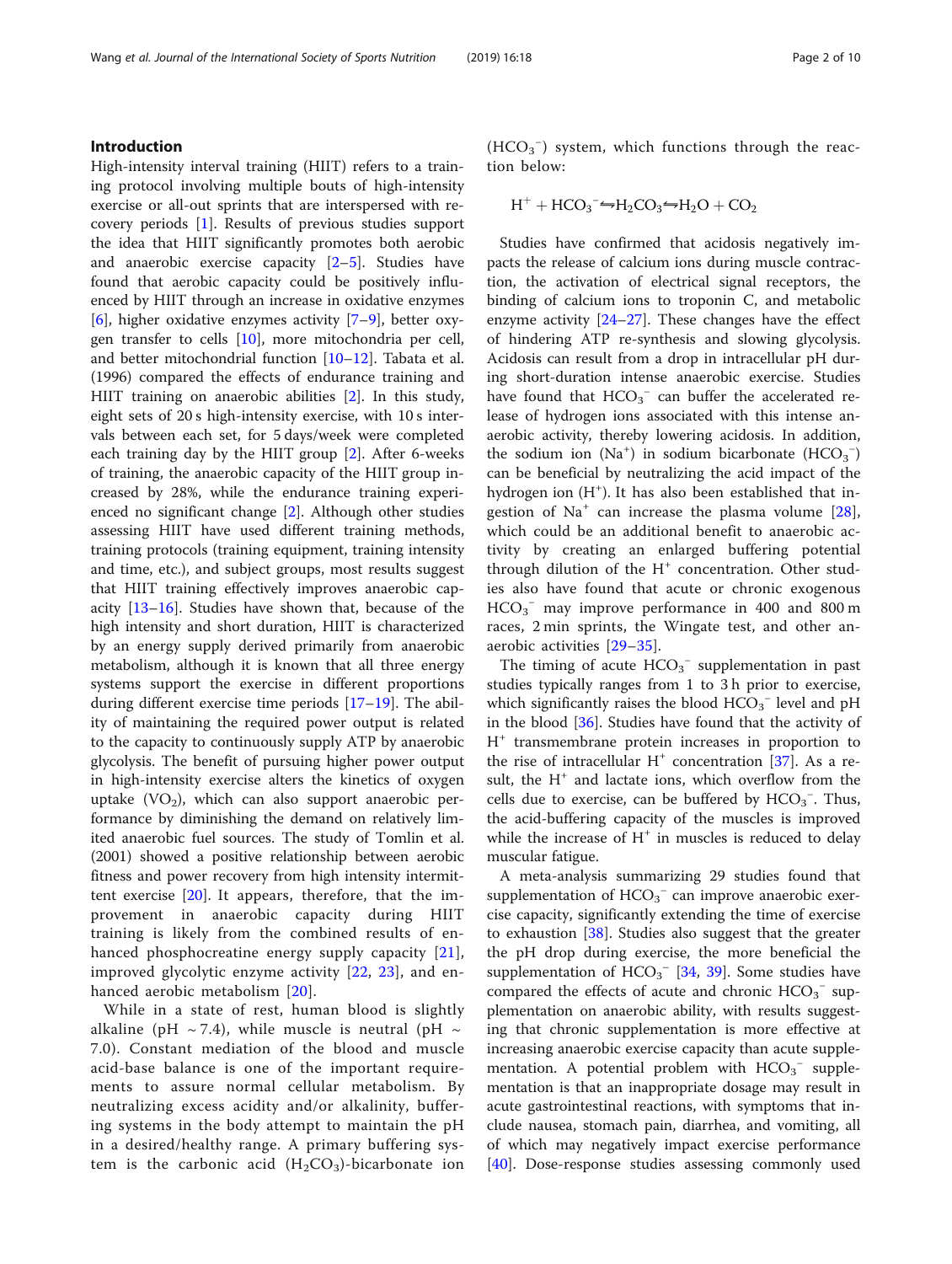<span id="page-2-0"></span> $HCO_3^-$  doses, typically ranging from 0.1–0.5 g/kg body mass (BM), found that the most commonly used dose was  $0.3$  g/kg BM [ $38$ , [40](#page-9-0)–[43](#page-9-0)]. Studies have also shown that chronic supplementation at doses lower than 0.3 g/ kg BM results in better gastrointestinal tolerance than one-time acute and larger  $HCO_3^-$  supplementation dose before exercise [[44](#page-9-0)–[46](#page-9-0)].

Current studies have assessed the effects of  $HCO_3^$ supplementation on HIIT exercise performance, but few studies have assessed the independent effects of HIIT and  $\text{HCO}_3^-$  on anaerobic performance. There are several studies that have also assessed the impact of HIIT with  $HCO<sub>3</sub><sup>-</sup>$  supplementation on aerobic performance [[47](#page-9-0)-[49\]](#page-9-0). The studies of Jourkesh et al. (2011) [\[47](#page-9-0)] and Edge et al. (2004) [\[49](#page-9-0)] found that  $HCO_3^-$  supplementation with HIIT positively affects aerobic capacity. In contrast, a study by Driller et al. (2013) found that this combination had the opposite effect, although the researchers hypothesized that the finding may have been due to the unique subject characteristics (highly trained members on national teams), whose aerobic performance was sufficiently well-developed that it would not likely be impacted through the addition of supplemental  $HCO_3^-$ [[48,](#page-9-0) [50](#page-9-0), [51\]](#page-9-0). Because of this finding, we chose healthy college students as our subjects instead of highly trained athletes, to enable a better understanding of the possible impact of  $\mathrm{HCO_3}^-$  ingestion when coupled with HIIT.

The results of past studies led us to develop a research project that would assess the combination of chronic  $HCO_3^-$  supplementation with HIIT training, to explore whether this intervention can effectively improve anaerobic capacity in healthy young men. We hypothesized that the combination of chronic  $HCO_3^-$  supplementation during HIIT will result in an improvement of anaerobic exercise performance in this population.

## Methods

### Subjects

Healthy college-age male participants ( $N = 20$ ;  $\bar{x}$  age = 20.45 ± 0.94 yr.;  $\bar{x}$  height = 1.76 ± 0.05 m;  $\bar{x}$  body mass = 70.55 ± 5.65 kg;  $\bar{x}$  BMI = 22.70 ± 1.60 kg/m [[2\]](#page-8-0),  $\bar{x}$  lean mass% =  $54.6 \pm 2.05$ ,  $\bar{x}$  body fat% =  $15.96 \pm 4.03$ ) constituted the subject pool (See Table 1). The inclusion criteria were as follows: 1) 18–24 year-old males; 2) BMI was between  $18.5-23 \text{ kg/m}^2$ ; 3) Healthy, with no hypertension, diabetes or cardiovascular risk factors, and no other diagnosed diseases; 4) Subjects had no professional training during the 6-month period prior to the onset of this experimental protocol; 5) Subjects voluntarily agreed to participate in the experiment. Approval for the study was obtained from the Institutional Review Board of Beijing Sport University (BSU IRB). Informed consent was obtained from all participants. In addition, participants were required to avoid other training protocols and supplementation during the experiment, and were asked to maintain their typical diet and activities.

## Study design

The research proposal was approved by the Institutional Review Board of Beijing Sport University. All subjects were fully informed about the purposes, procedures, and potential risks of this study. Subjects signed an informed consent and completed a health history questionnaire and physical activity questionnaire at the first visit, followed by an assessment of body composition. After these steps, they performed a graded exercise testing (GXT) on a cycle ergometer to evaluate maximal aerobic power output (MAP). This MAP value was considered the subject's basic exercise capacity for development of the individualized training plan. Subjects were randomly assigned to  $HCO_3^-$  (SB) and Placebo (PL) groups (see Table 1) to enhance the possibility of group equivalence. We found no significant differences in BMI, lean mass%, body fat% and MAP between the two groups. All subjects completed 6 weeks of HIIT (3 days per week) on a cycle ergometer. The intensity of the training was set to a higher level in the second three week assessment/ training period. Throughout this 6-week training period, the SB group ingested a fluid containing  $HCO_3^-$  on every training day, while the placebo group ingested a similar beverage containing no HCO<sub>3</sub><sup>-</sup>. Blood samples were taken before and after the first training, the third training in the third week, and the final training to measure serum  $HCO<sub>3</sub><sup>-</sup>$ . A 30 s Wingate Anaerobic 30 s Cycling Test (WAnT) was conducted pre-, mid-, and post-intervention (i.e., before both HIIT and  $\mathrm{HCO_3}^-$  interventions, after three weeks of interventions, and after six weeks of interventions respectively). During the WAnT, peak power, mean power, fatigue index, blood lactate, and heart rate were recorded. Subjects were asked to keep their normal schedule on the day before all interventions, and to avoid consuming, within 2 h before the test, carbonated drinks, alcohol, caffeine or other substances that could affect the GXT, WAnT and

Table 1 Subjects characteristics for two groups\*

| Group     | Age (yr)       | Height (cm)   | Weight (kg)    | BMI (kg/m <sup>2</sup> ) | Lean Mass (%)  | Body Fat (%)   | MAP (W)          |
|-----------|----------------|---------------|----------------|--------------------------|----------------|----------------|------------------|
| <b>SB</b> | $20.35 + 0.44$ | $.77 + 0.05$  | $71.52 + 5.20$ | $22.83 + 1.65$           | $46.05 + 2.20$ | $1695 + 421$   | $183.55 + 35.65$ |
|           | $20.51 + 0.21$ | $1.76 + 0.05$ | $69.57 + 6.18$ | $2251 + 164$             | $45.15 + 1.90$ | $14.98 + 3.80$ | $179.67 + 25.97$ |

Values are means  $\pm$  SD. SB=HCO<sub>3</sub><sup>-</sup> group,  $PL=$  placebo group

\*There was not significant difference between two groups on these values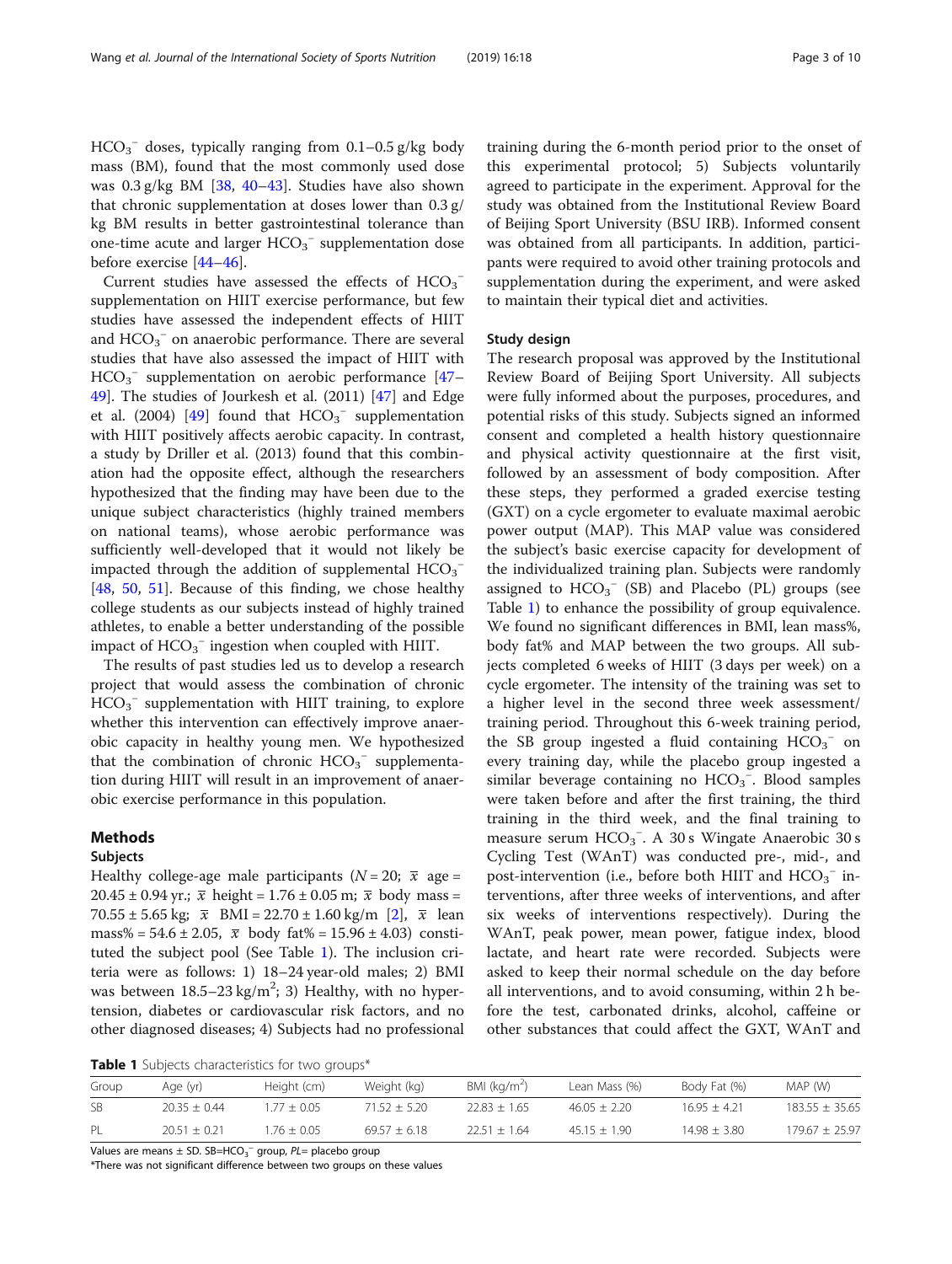blood test results. Subjects were also asked to avoid any strenuous exercise before GXT, WAnT, and blood test. All sports training, GXT, and WAnT were performed using a cycle ergometer. During the interventions, subjects were also asked to avoid any other professional training regimen and nutrition supplementation. Daily food consumption was recorded by subjects as a means of monitoring nutritional intake.

# Graded exercise testing

The first segment of the exercise capacity test was GXT on a cycle ergometer (starting at  $40 \text{ W} + 20 \text{ W} \cdot 2 \text{ min}^{-1}$ ), which was the basis for all the following steps. The maximal aerobic power output was identified as the highest workload that subjects can maintain during the entire test. Below are the equations for MAP.

If subjects completed  $2 \text{ min}$  of their last stage:  $\text{MAP} =$ W<sub>final</sub>.

Where, MAP is the maximal aerobic power output,  $W_{final}$  is the power output (in watts) of the last complete stage that subjects performed.

If subjects did not complete 2 min of their last stage:  $MAP = W_{final} + (t/120 \times 20).$ 

Where, MAP is the maximal aerobic power output, Wfinal is the power output (in watts) of the last complete stage that subjects performed, and 't' is the duration (i.e., time) that subjects performed in the uncompleted stage [[52](#page-9-0)]. Polar monitors were worn by subjects to monitor heart rate. The standards for exhaustion included: 1) Heart rate reached 180 bpm/min; 2) Subjects subjectively felt tired; 3) Subjects couldn't pedal at a constant load for more than 15 s. Subjects were considered exhausted when they simultaneously met any two of the above criteria.

#### HIIT intervention

Both groups performed 6 weeks of the same HIIT training, the intensity of which was set based on MAP. This study set the first 3-week period and the second 3-week period as two distinct training stages with different training intensities, following the standard of prior research [[53](#page-9-0)]. During the first 3-week period the goal was for subjects to finish 4 sets of training during training days, with a 1-min interval between each set. Every set consisted of 1 min cycling, which included 30 s cycling at an intensity of 100% MAP and 30 s at 70% MAP. The second set intensity was changed to 40 s cycling at 100% MAP, plus 20 s cycling at 70% MAP. Training was performed by subjects three times per week, with the training sessions separated by at least one rest day. Prior to the training, subjects were required to do a warm-up at 60 W for 5 min.

# $HCO<sub>3</sub><sup>-</sup>$  supplementation

The  $HCO_3^-$  supplementation dose for SB was 0.2 g/kg BM.  $HCO_3^-$  was dissolved into 1 L drinking water with 15 g xylitol and 2 g orange flavoring to enhance the acceptability of the fluid. With the goal of lowering the potential for gastrointestinal distress, which could occur by drinking a high fluid volume too quickly, subjects were asked to consume the beverage over several opportunities during the 60–90 min before training. The beverage for PL was similar to that consumed by SB, except for containing no  $HCO_3^-$ .

## Wingate Anaerobic 30 s Cycling Test

Subjects performed a Wingate Anaerobic 30 s Cycling Test with a Monark 894E (Model: Ergomedic 894E, Manufacturer: Healthcare International) at pre-, mid- and post-intervention. A 1-day (24 h) interval was required between the test and the training. Subjects were instructed to take these three tests at the same time of the day. Subjects were given a 5-min standard warm-up prior to WAnT [\[54\]](#page-9-0), including two 3–5 min all-out sprints and a constant warm-up at 1 W/kg BM. Following a 5-min warm-up, WAnT was conducted according to the standard method of Bar-Or [\[55](#page-9-0)]. Peak power (PP), mean power (MP) and fatigue index (PD%) of the test were calculated via Monark Anaerobic Testing software (Version: 3.3.0.0, Developed in Co-operation with HUR Labs). Heat rate was monitored by the Polar Rs800cx chest-worn heart rate monitor (Manufacturer: Polar Electro Oy) from the resting state to the recovery period for analyzing the heart rate recovery rate (HRR%). The equation for HRR%:

$$
HRR_{10}\% = (HR_{max}-HR_{10})/(HR_{max}-HR_{rest}) \times 100\%
$$

Where  $HRR_{10}\%$  is the rate of heart rate recovery,  $HR_{\text{max}}$  is the maximum heart rate immediately after exercise,  $HR_{10}$  is the heart rate after 10 min of exercise, and HR<sub>rest</sub> is the resting heart rate.

#### Lactate test

Finger blood samples  $(10 \mu l)$  were obtained while in a non-exercise state as follows: immediately, 3 min, 5 min, 7 min, and 10 min after exercise following all three WAnT. The samples were tested via a glucose and lactate analyzer (Biosen C-Line, EKF Diagnostics), and the lactate clearance rate was predicted as follows:

$$
LA_{10}\% = (LA_{max} - LA_{10})/(LA_{max} - LA_{rest}) \times 100\%
$$

Where  $LA_{10}$ % is the lactic acid clearance rate at 10 min after exercise,  $LA_{max}$  is the peak lactate value after exercise,  $LA_{10}$  is the lactic acid value at 10 min after exercise, and  $LA_{rest}$  is the value of lactic acid before exercise.

Lactate clearance velocity was predicted as follows: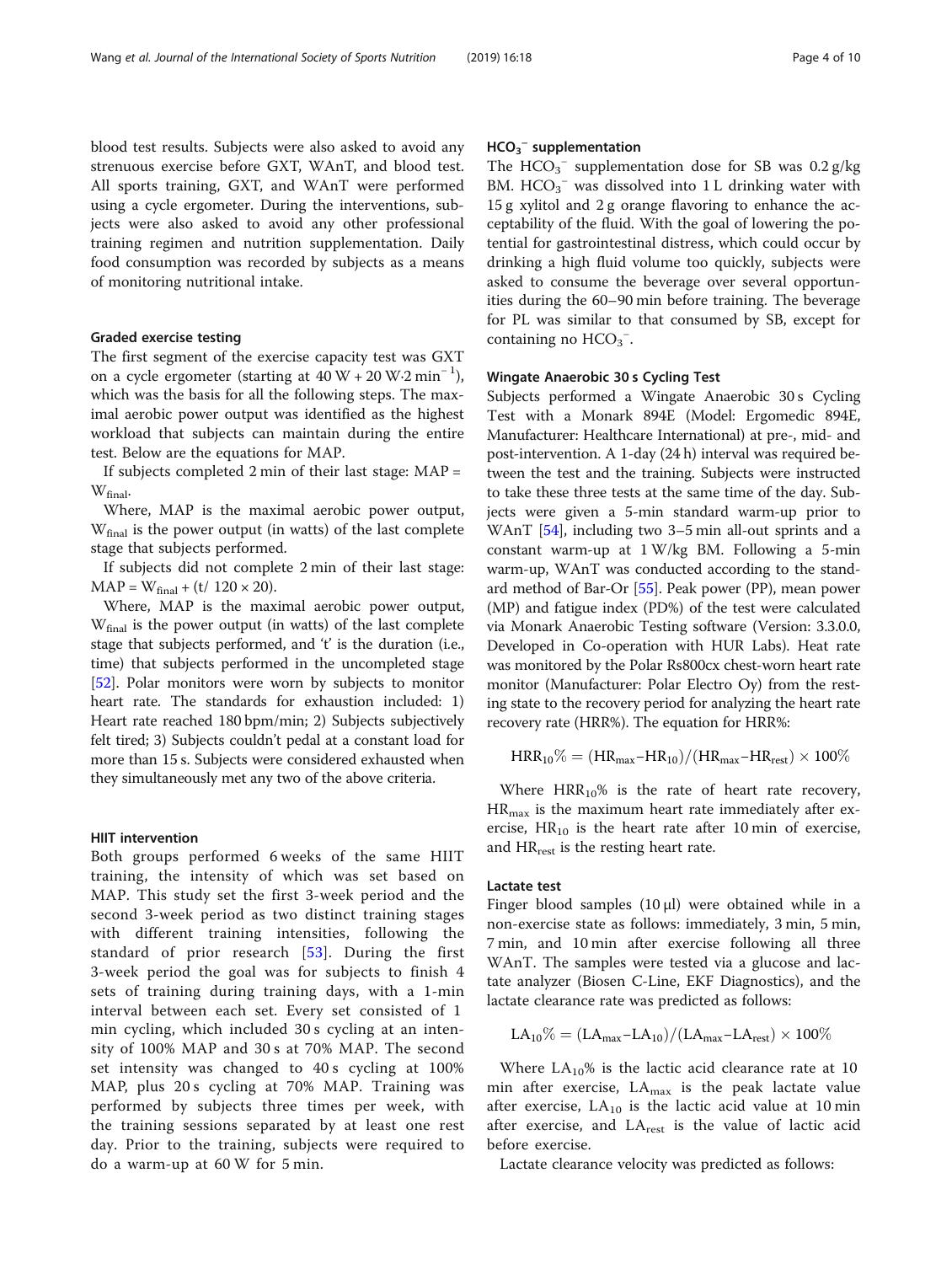$$
V_{10} = (LA_{max}\text{-}LA_{10})/\times (10\text{-}t)
$$

Where  $V_{10}$  is the lactate clearance velocity at 10 min after exercise,  $LA_{max}$  is the peak lactate value after exercise,  $LA_{10}$  is the lactic acid value at 10 min after exercise, and t is the time when peak lactate value appears.

# Serum  $HCO_3^-$  test

Venous blood samples of 2 ml were collected before and 30 min after the first training, the third training in the third week, and the last training to measure the serum  $HCO_3^-$  by a Mindary BS-420 automatic biochemical analyzer.

#### Statistical analyses

Data were entered into Microsoft Excel 2010 and analyzed using SPSS version 22.0. Two-way repeated measures ANOVA was performed on the three tests to assess the interaction between time (before intervention, during intervention, after intervention) and the cohort (SB and PL). Simple effect analysis was performed for the horizontal comparison of between-group-factors when there was an interaction, and longitudinal comparison of within-group-factors was performed when there was no interaction. Otherwise, one-way repeated measures ANOVA and independent samples t-tests were used to respectively compare both intra- and inter-group factors, or only one of these two factors based on the main influencing effects. Statistical significance was set at  $p < 0.05$ .

#### Results

All subjects completed 6 weeks of intervention, with no subject dropouts.

## Subjects characteristics

There were no significant differences of measured factors between SB and PL ( $p > 0.05$ ). (see Table [1\)](#page-2-0).

# $HCO_3^-$  level analysis

The alkaline reserve in SB was improved following supplementation (see Table 2). The results of all three tests showed that the serum  $HCO_3^-$  of SB was significantly higher ( $p < 0.05$ ) than that of PL both before and after

training. Moreover, compared to the pre-intervention, serum  $HCO_3^-$  both before and after HIIT were significantly increased  $(p < 0.01)$  in mid-intervention. Compared to the mid-intervention, serum  $HCO_3^-$  both before and after HIIT were significantly increased ( $p <$ 0.05) at post-intervention in SB, while the PL showed no significant changes.

## Wingate Anaerobic 30 s Cycling Test

The relative PP of SB was significantly higher in both the first three week period and the second three week period  $(p < 0.01)$ . However, in PL a significant increase was only found in the first three week period  $(p < 0.05)$  (see Fig. [1](#page-5-0)). There was also a significant difference ( $p < 0.01$ ) in PP between SB and PL after six weeks of training, with the SB having higher PP. Although the relative MP in both groups improved significantly  $(p < 0.01)$  after only three weeks, no significant difference was found between groups. PD% was also not different between groups. However, SB experienced a significant decrease in PD% from pre-intervention to mid-intervention ( $p < 0.05$ ), and from mid-intervention to the post-intervention  $(p < 0.01)$ . PL experienced a significant decrease of PD% after six weeks of intervention  $(P < 0.05)$  (see Table [3](#page-5-0)).

#### Blood lactate

In the three WAnT tests, there was no difference in the resting LA, either between or within groups.  $LA_{max}$  in SB increased significantly after three weeks of intervention ( $p < 0.01$ ), while PL experienced no significant difference after six weeks.  $V_{10}$  and  $LA_{10}$ % were significantly different between groups after six weeks of intervention  $(p < 0.01)$  (see Fig. [2](#page-6-0)).

## Heart rate

Though no significant difference of  $HRR_{10}\%$  was found between SB and PL during six weeks, only the SB group improved significantly from the mid-intervention to post-intervention ( $p < 0.05$ ) (see Table [3](#page-5-0)).

# **Discussion**

The purpose of this study was to investigate whether  $HCO<sub>3</sub><sup>-</sup>$  supplementation during 6 weeks of HIIT results in a greater improvement in anaerobic capacity in

Table 2 Serum HCO<sub>3</sub><sup>-</sup> level before and after HIIT in the pre-, mid- and post-intervention

| Group     | Pre-intervention         |                | Mid-intervention         |                        | Post-intervention   |                  |
|-----------|--------------------------|----------------|--------------------------|------------------------|---------------------|------------------|
|           | Before HIIT              | After HIIT     | Before HIIT              | After HIIT             | <b>Before HIIT</b>  | After HIIT       |
| <b>SB</b> | $25.00 + 1.06^{\dagger}$ | $2362 + 107$   | $27.74 + 1.04^{\dagger}$ | $2572 + 0.83^{+ \ast}$ | $2849 + 0.87^{***}$ | $2615 + 073^{+}$ |
| PL        | $21.63 + 0.98$           | $20.30 + 0.58$ | $21.31 + 1.16$           | $19.99 + 0.99$         | $21.48 + 1.18$      | $20.55 + 1.24$   |

Values are means  $\pm$  SD. SB=HCO<sub>3</sub><sup>-</sup> group, PL= placebo group<br><sup>\*\*</sup>indicates a significant difference vs. pre-intervention (p < 0.05)<br><sup>^\*</sup>indicates a significant difference from mid, to post intervention

 $\hat{p}$  indicates a significant difference from mid- to post-intervention ( $p < 0.05$ )

 $\dagger$ indicates a significant difference ( $p < 0.05$ ) vs. PL-group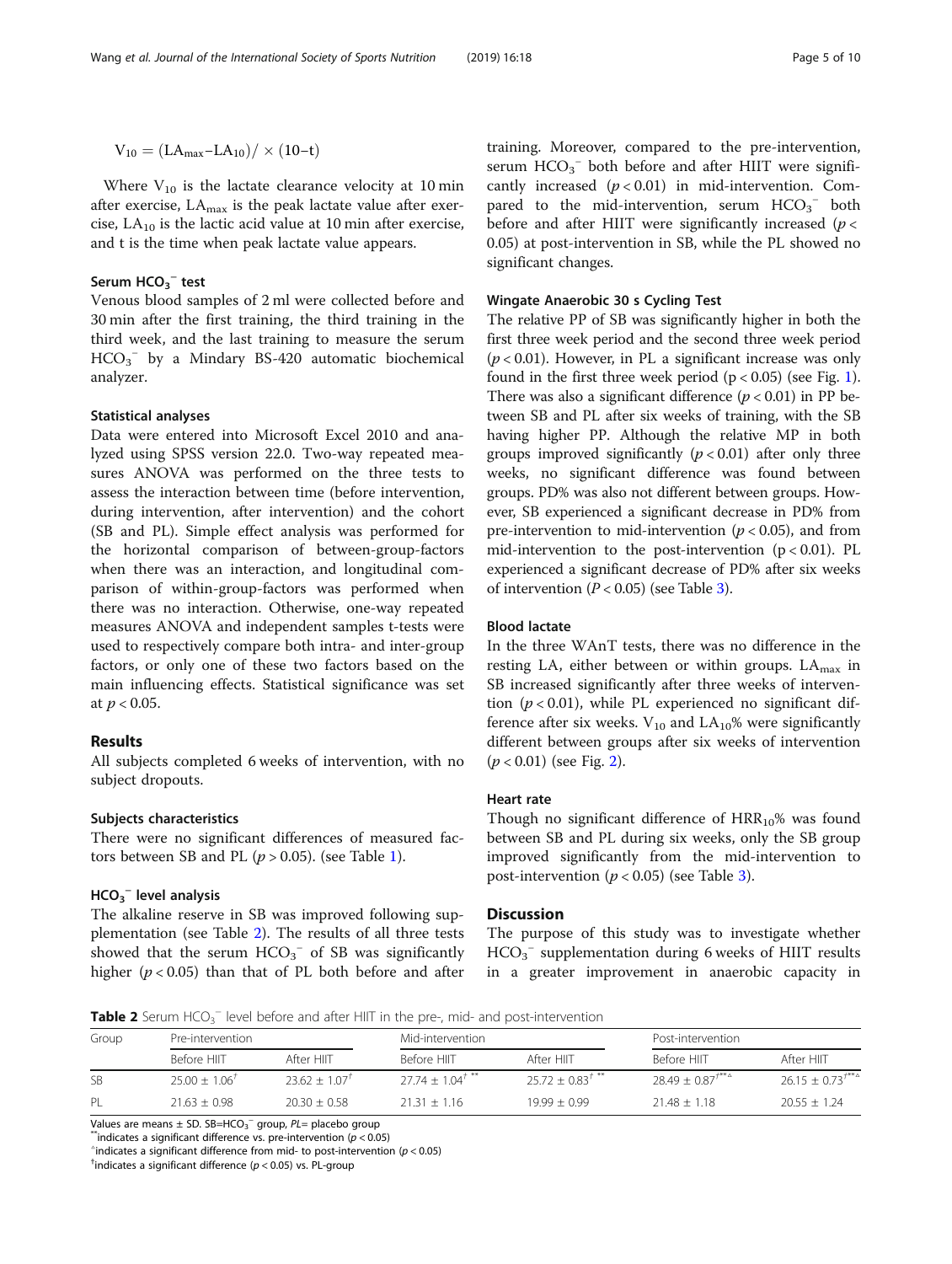<span id="page-5-0"></span>

healthy young men than HIIT alone. We hypothesized that chronic supplementation of  $HCO_3^-$  would be in synergy with HIIT training to improve the subjects' alkaline reserve and increase the acid-buffering capacity during exercise. We believed that this combination could

postpone muscular fatigue and improve the body's capacity to provide ATP and enhance HIIT's effect on anaerobic performance. Our results support this hypothesis. The findings demonstrated that serum  $HCO<sub>3</sub><sup>-</sup>$  was significantly different between groups in all

Table 3 WAnT related indexes data in the pre-, mid- and post-intervention

| Variable                                     | Group     | Pre-intervention  | Mid-intervention               | Post-intervention                                                    |
|----------------------------------------------|-----------|-------------------|--------------------------------|----------------------------------------------------------------------|
| Relative peak power (W/kg)                   | <b>SB</b> | $10.58 \pm 0.69$  | $11.38 \pm 0.40$ <sup>**</sup> | $12.78 \pm 0.68***^{\ast\ast\alpha\Delta\uparrow\uparrow}$           |
|                                              | PL        | $10.05 \pm 0.38$  | $10.85 \pm 0.37$ **            | $11.09 \pm 0.47$ **                                                  |
| Relative mean power (W/kg)                   | <b>SB</b> | $7.53 \pm 0.59$   | $8.72 \pm 0.43$ <sup>**</sup>  | $9.17 \pm 0.40$ <sup>**</sup>                                        |
|                                              | PL        | $6.96 \pm 0.21$   | $7.77 \pm 0.59$ **             | $8.25 \pm 0.74$ <sup>**</sup>                                        |
| Fatique index %                              | <b>SB</b> | $55.78 \pm 9.24$  | 48.95 $\pm$ 6.81 <sup>*</sup>  | 44.06 $\pm$ 6.71**                                                   |
|                                              | PL        | $60.57 \pm 12.50$ | $55.89 \pm 12.11$              | 53.10 $\pm$ 10.66 <sup>*</sup>                                       |
| Resting LA (mmol/L)                          | <b>SB</b> | $1.92 \pm 0.64$   | $2.00 \pm 1.03$                | $1.89 \pm 0.55$                                                      |
|                                              | PL        | $2.09 \pm 0.65$   | $2.17 \pm 0.74$                | $1.59 \pm 0.58$                                                      |
| LAmax (mmol/L)                               | <b>SB</b> | $13.85 \pm 1.40$  | $15.71 \pm 1.25$               | $16.44 \pm 1.06$ **                                                  |
|                                              | PL        | $14.83 \pm 2.49$  | $14.69 \pm 2.10$               | $14.62 \pm 2.06$                                                     |
| LA after (10 min) WAnT (mmol/L)              | <b>SB</b> | $12.39 \pm 2.14$  | $13.43 \pm 1.24$               | $13.02 \pm 1.65$                                                     |
|                                              | PL        | $13.52 \pm 2.42$  | $12.78 \pm 1.72$               | $12.45 \pm 1.68$                                                     |
| $V_{10}$ (mmol $E^{-1}$ -min <sup>-1</sup> ) | <b>SB</b> | $0.24 \pm 0.08$   | $0.49 \pm 0.12$ <sup>**</sup>  | $0.62 \pm 0.10^{***}$                                                |
|                                              | PL        | $0.23 \pm 0.07$   | $0.39 \pm 0.13$ <sup>*</sup>   | $0.43 \pm 0.12$ <sup>**</sup>                                        |
| $LA_{10}\%$                                  | SB        | $11.58 \pm 1.41$  | $16.16 \pm 3.01$ **            | $20.40\pm\,1.81^{***\scriptscriptstyle\Delta\Delta\uparrow\uparrow}$ |
|                                              | PL        | $10.59 \pm 2.72$  | $14.36 \pm 2.26$ **            | $16.00 \pm 2.07$ <sup>**</sup>                                       |
| $HRR_{10}\%$                                 | SB        | $65.38 \pm 5.32$  | $75.07 \pm 10.20^*$            | $80.54 \pm 4.98***$                                                  |
|                                              | PL        | $63.5 \pm 9.35$   | $68.39 \pm 8.77$               | 73.33 $\pm$ 8.19 <sup>*</sup>                                        |

Values are means ± SD. LA= lactic acid, LAmax= maximal lactic acid, WAnT= Wingate anaerobic test, SB= HCO<sub>3</sub><sup>-</sup> group, PL= placebo group. (p < 0.05)<br><sup>^</sup>indicates a significant difference from mid, to post intensation (p <

 $\textdegree$ indicates a significant difference from mid- to post-intervention (p < 0.05)<br> $\textdegree$  indicates a significant difference from mid- to post-intervention (p < 0.01)<br> $\textdegree$  indicates a significant difference from pre- to mi

"indicates a significant difference from pre- to mid-intervention or from pre- to post-intervention ( $p < 0.01$ )<br><sup>+†</sup>indicates a significant difference ( $p < 0.01$ ) vs. PL-group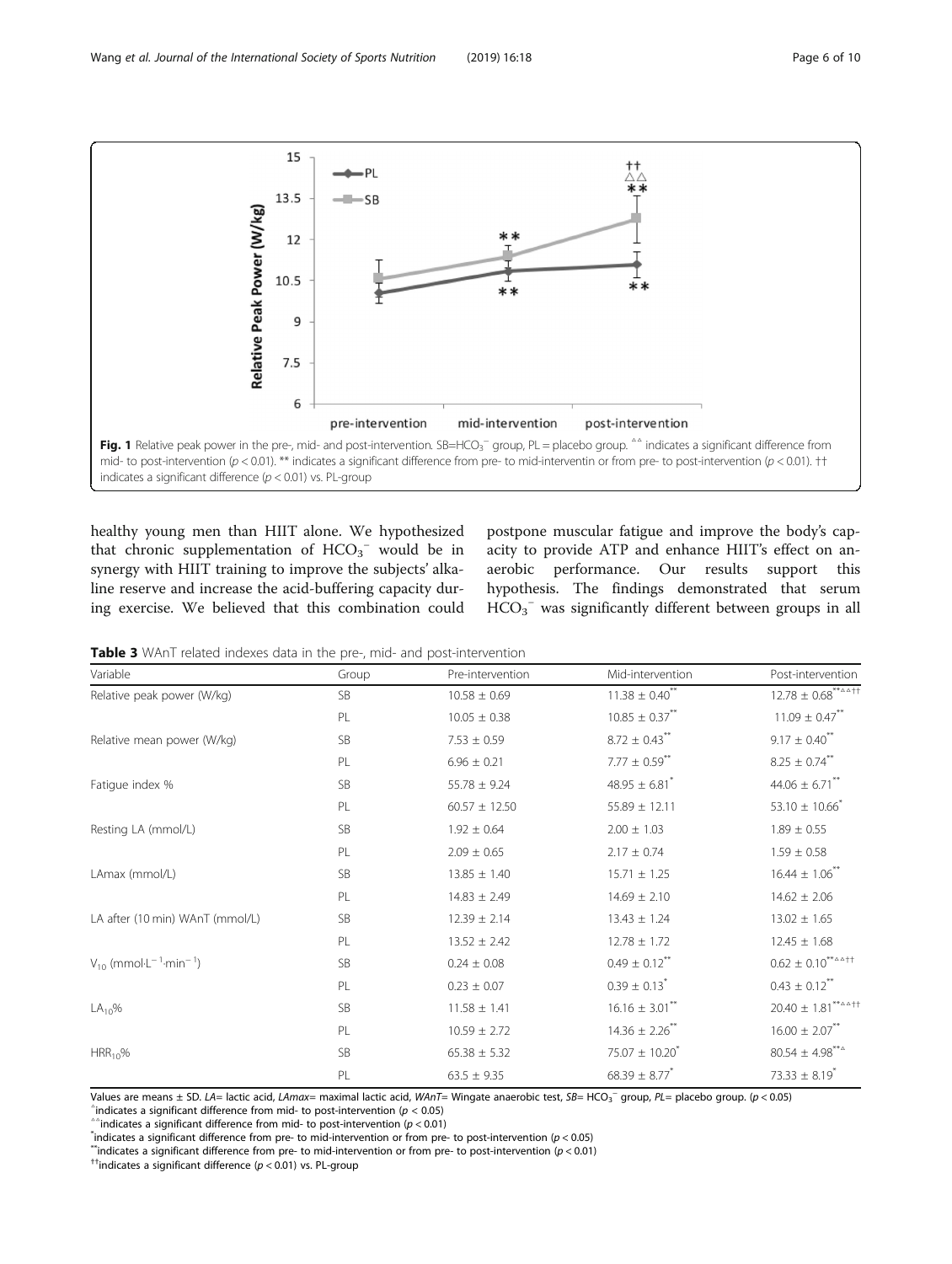<span id="page-6-0"></span>

tests ( $p < 0.05$ ). In addition, serum  $HCO_3^-$  of the SB increased significantly after each stage of intervention (from pre-intervention to mid-intervention,  $p < 0.01$ ; from mid-intervention to post-intervention,  $p < 0.05$ ), suggesting that the alkaline reserve of subjects in SB increased after  $HCO_3^-$  supplementation. These results correspond to the results of several other studies [[44](#page-9-0), [48\]](#page-9-0). According to the test results of WAnT, the significant positive changes were more evident in SB rather than in PL, which is likely due to the chronic  $HCO_3^$ supplementation intervention.

During our 6-week experiment, only one subject experienced problematic gastrointestinal effects after taking  $HCO_3^-$  supplements. Through our inquiry and observation, and the fact that this was limited to a single subject, we believe that this may have been the result of a preexisting GI condition. Another possibility is that the drinking speed of the supplement was excessively fast, creating an increased gastrointestinal burden. As mentioned earlier, studies assessing  $HCO_3^-$  supplementation have most commonly used  $HCO_3^-$  at a concentration is  $0.3$  g/kg BM [[38,](#page-8-0) [40](#page-9-0)–[43](#page-9-0)]. It has been found that longer-term supplementation at this and lower dosage levels result in improved gastrointestinal tolerance  $[44-46]$  $[44-46]$  $[44-46]$  $[44-46]$ . The dosage applied in this study was 0.2 g/kg BM, which, according to the study by Bishop et al. (2005), could effectively elevate the blood  $HCO_3$ <sup>-</sup> level without causing negative gastrointestinal reactions [\[56](#page-9-0)].

According to the analyzed data, after 6 weeks of intervention relative mean power  $(p < 0.05)$ , relative peak power ( $p < 0.05$ ), and fatigue index ( $p < 0.01$ ) of PL all significantly improved, implying that the effect of HIIT training alone significantly improves anaerobic capacity. This finding is consistent with earlier studies [[13](#page-8-0), [14](#page-8-0),  $57$ ]. In the study of Naimo et al. (2015) [[14\]](#page-8-0), 4 weeks of HIIT training significantly increased the peak power and mean power in WAnT of college hockey players. Astorino et al.(2012) [\[13\]](#page-8-0) conducted a short-term HIIT training for 20 males and females who often engaged in physical activity and found that both relative PP and relative MP improved significantly. However, neither of these two studies found a significant improvement in the fatigue index  $[13]$ . It is possible that this may be due to the longer training period in these two studies than in the study we designed. Therefore, by imposing more intensive physiological stimuli through the training, the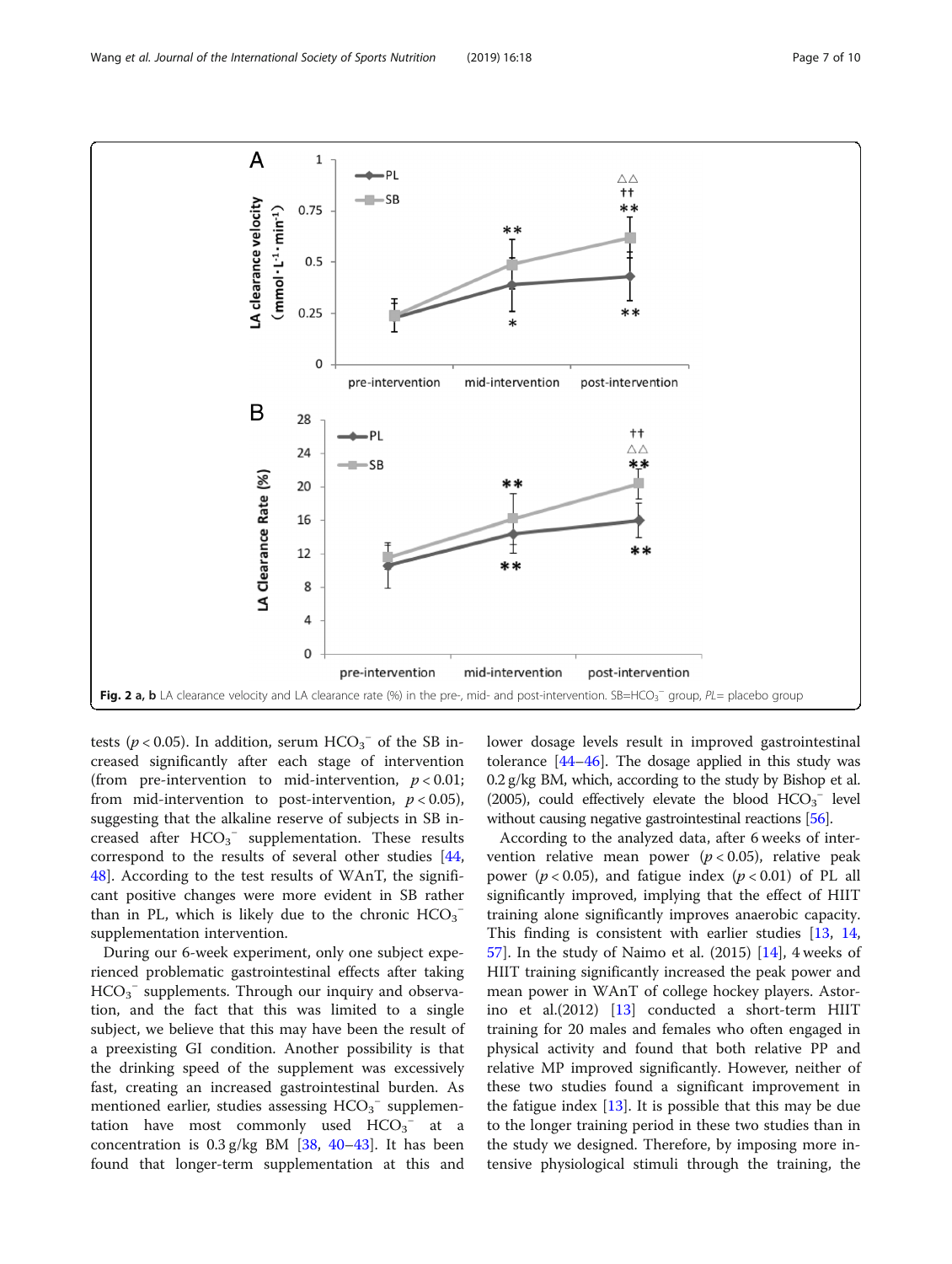transport and clearance ability of lactic acid could be more obvious, the muscle acid resistance could be stronger and, ultimately, the onset of fatigue could be slower.

Although significant differences in relative MP and PD% between groups were not observed in our study, there was a significant ( $p < 0.01$ ) difference in relative PP over the six week intervention period. Hence, our data suggest that  $HCO<sub>3</sub><sup>-</sup>$  supplementation aided in the improvement of anaerobic performance. In addition, some additional changes occurred in SB, including the significant increase of relative PP in the second three week intervention period, and a significant improvement of PD% ( $p < 0.01$ ) after six weeks. Neither of these changes was observed in PL. As a result of the mechanisms described previously, taking a sufficient dose of  $HCO_3^-$  before high intensity exercise can reduce the accumulation of acid in muscle cells, delay the generation of fatigue, and enhance skeletal muscle contraction [\[46\]](#page-9-0). It has been demonstrated that changes in the metabolism of skeletal muscles resulting from  $\text{HCO}_3^$ supplementation before exercise improve the function of anaerobic metabolism of skeletal muscles. This alteration is beneficial for high-intensity exercise [[58](#page-9-0)]. Therefore, our data suggest that, in the population studied, supplementation of  $HCO_3^-$  during HIIT may have a positive impact of HIIT training on anaerobic capacity through multiple mechanisms.

The 30 s Wingate anaerobic test is heavily reliant on the ATP/CP and anaerobic glycolytic system. The peak lactate level after exercise represents the body's maximum tolerance to lactic acid. It also reflects the capacity of the glycolytic system to produce ATP. As can be seen in Table [3,](#page-5-0) there is a significant increase in peak lactate level only in SB over six weeks of intervention ( $p < 0.01$ ). This result suggests that the ability of glycolytic system to produce ATP is enhanced with  $HCO_3^-$  supplementation. In addition, although lactic acid clearance velocity and clearance rate at 10 min after WAnT in PL improved, our findings indicate that the increase in SB is more evident on these values, resulting in a significant difference between SB and PL  $(p < 0.01)$ . Similar results have been demonstrated in earlier studies [[34\]](#page-8-0). This suggests that the supplementation of  $HCO_3^-$  positively effects the clearance of lactate after exercise. The improvement in lactic acid clearance suggests that exogenous  $HCO_3^-$  supplementation can increase the intracellular alkali reserve, slow the pH reduction in muscles, and delay the onset of fatigue.

We initially speculated that  $HCO_3^-$  supplementation may promote lactic acid clearance after anaerobic exercise, reduce lactic acid accumulation and increase blood pH, which could increase the partial pressure of oxygen  $(PO<sub>2</sub>)$  in blood and accelerate heart rate recovery. The possible mechanism for this is that blood pH and partial pressure of carbon dioxide  $(PCO<sub>2</sub>)$  are pertinent to the affinity of Hb with  $O_2$  and the P $O_2$  in the blood [\[59](#page-9-0)]. Both elevated pH and decreased  $PCO<sub>2</sub>$  can increase the affinity of Hb with  $O_2$  and increase blood  $PO_2$  [[59\]](#page-9-0). It is known that heart rate recovery and  $PO<sub>2</sub>$  are positively correlated, while hypoxia and cardiac autonomic nervous dysfunction are closely related [\[60](#page-9-0)]. We found, however, that the rate of heart rate recovery in both groups increased after six weeks of intervention, and there was no significant difference between groups in heart rate recovery ( $p > 0.05$ ). This is consistent with the fact that we have not found any report demonstrating an improvement of the heart rate recovery after exercise following ingestion of  $HCO_3^-$ . Our data suggest that oral supplementation of  $HCO_3^-$  in a low dosage may positively affect heart rate recovery after exercise. While this may be the result of improved neurological regulation, there is no obvious cause of this finding.

The present study has several limitations, including no data on how to enhance the taste of supplements without affecting its efficacy. In addition, our study used a relatively small sample of only healthy young men, which limits the generalizability to women and other populations. Therefore, we would encourage a duplication of this study's protocol with other populations in future research.

# Conclusions

Our data suggest that, in healthy young men, the combination of  $HCO<sub>3</sub><sup>-</sup>$  supplementation and HIIT can enhance the effect of HIIT on anaerobic performance, including improving power output, delaying fatigue onset, and improving the blood lactate clearance rate and velocity after the anaerobic exercise.

#### Abbreviations

BM: Body mass; GXT: Graded exercise testing; H<sup>+</sup>: Hydrogen ion; H<sub>2</sub>CO<sub>3</sub>: Carbonic acid; HCO<sub>3</sub><sup>-</sup>: Bicarbonate ion; NaHCO<sub>3</sub>: Sodium bicarbonate HIIT: High-intensity interval training; HRR%: Heart rate recovery rate; MAP: Maximal aerobic power; MP: Mean power; Na<sup>+</sup>: Sodium ion; PCO<sub>2</sub>: Partial pressure of carbon dioxide; PD%: Fatigue index; PO<sub>2</sub>: Partial pressure of oxygen; PP: Peak power; WAnT: Wingate Anaerobic 30 s Cycling Test

#### Acknowledgments

Thank you to all the participants for participating in this study.

#### Funding

Funding was provided by the Fundamental Research Funds for the Central Universities.

#### Availability of data and materials

The datasets generated and/or analyzed as part of the current study are not publicly available due to confidentiality agreements with subjects. However, they can be made available solely for the purpose of review and not for the purpose of publication from the corresponding author upon reasonable request.

#### Authors' contributions

JW was responsible for data collection, data interpretation, writing and revision of the manuscript, under the direction and assistance of JQ and LY who assisted with each step and completion of the manuscript. ZH assisted in the data collection and data interpretation. DB assisted in the revision of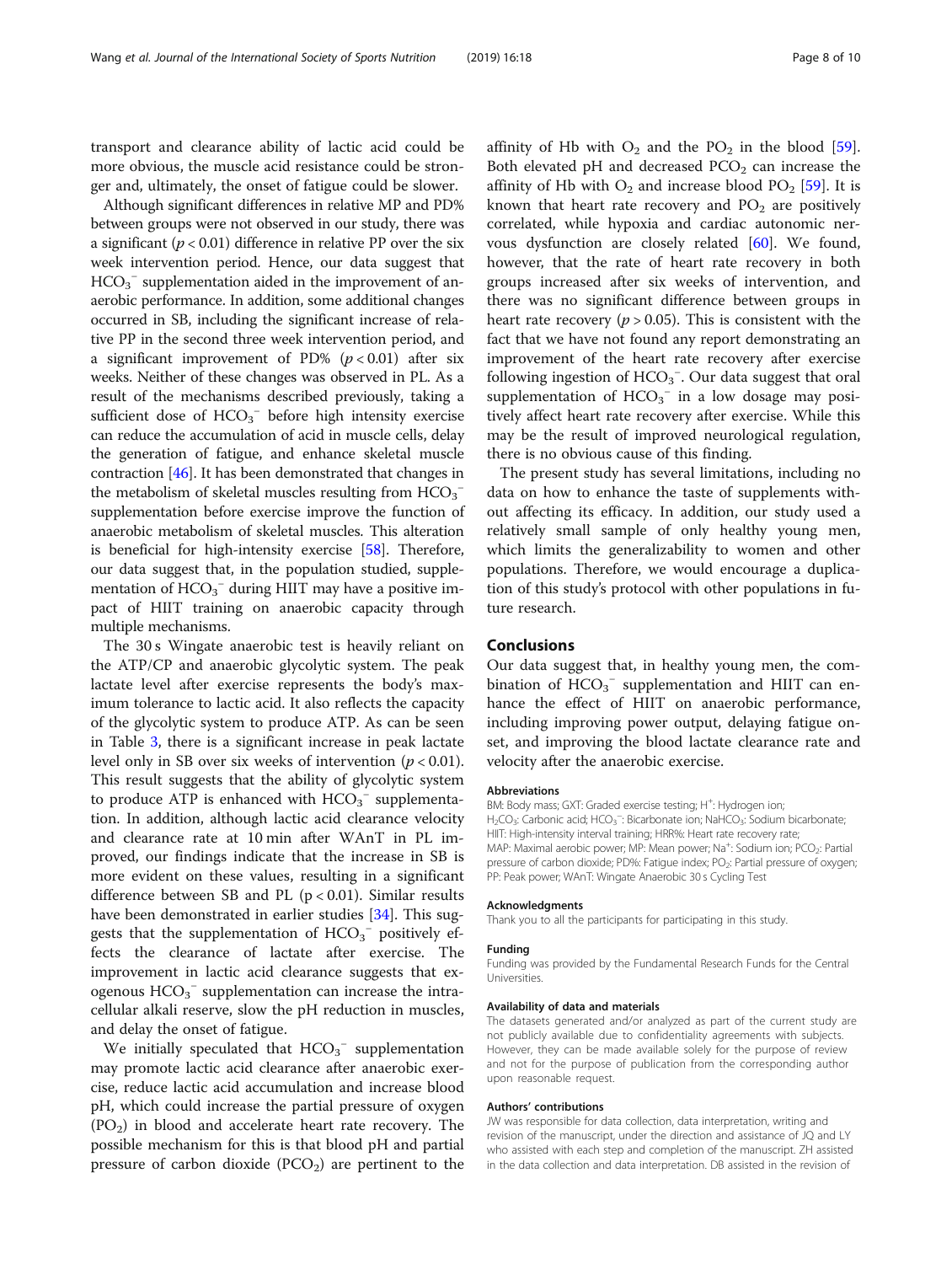<span id="page-8-0"></span>the manuscript. WC assisted in the completion of the manuscript. The authors declare no conflict of interests with the current publication, and all authors approved the final version of the manuscript.

#### Ethics approval and consent to participate

The research proposal was approved by the Institutional Review Board of Beijing Sport University (BSU IRB) and all participants gave written informed consent prior to study participation.

#### Consent for publication

Not applicable, no individual person's data was presented.

## Competing interests

The authors declare that they have no competing interests.

## Publisher's Note

Springer Nature remains neutral with regard to jurisdictional claims in published maps and institutional affiliations.

## Author details

<sup>1</sup>College of Kinesiology, Beijing Sport University, Beijing, BJ, China. <sup>2</sup>Department of Nutrition, Georgia State University, Atlanta, GA, USA. <sup>3</sup>Center for the Study of Human Health, Emory University, Atlanta, GA, USA.

#### Received: 28 October 2018 Accepted: 28 March 2019 Published online: 15 April 2019

#### References

- 1. Weston M, Taylor KL, Batterham AM, Hopkins WG. Effects of low-volume high-intensity interval training (HIT) on fitness in adults: A meta-analysis of controlled and non-controlled trials. Sports Med. 2014;44(7):1005–17.
- 2. Tabata I, Nishimura K, Kouzaki M, Hirai Y, Ogita F, Miyachi M, Yamamoto K. Effects of moderate-intensity endurance and high-intensity intermittent training on anaerobic capacity and VO2max. Med Sci Sports Exerc. 1996;28(10):1327–30.
- 3. Mcrae G, Payne A, Zelt JGE, Scribbans TD, Jung ME, Little JP, Gurd BJ. Extremely low volume, whole-body aerobic-resistance training improves aerobic fitness and muscular endurance in females. Appl Physiol Nutr Metab. 2012;37(6):1124.
- 4. Metcalfe RS, Babraj JA, Fawkner SG, Vollaard NB. Towards the minimal amount of exercise for improving metabolic health: beneficial effects of reduced-exertion high-intensity interval training. Eur J Appl Physiol. 2012;112(7):2767–75.
- 5. Adamson S, Lorimer R, Cobley JN, Lloyd R, Babraj J. High intensity training improves health and physical function in middle aged adults. Biology. 2014;3(2):333–44.
- Perry CG, Heigenhauser GJ, Bonen A, Spriet LL. High-intensity aerobic interval training increases fat and carbohydrate metabolic capacities in human skeletal muscle. Appl Physiol Nutr Metab. 2008;33(6):1112–23.
- 7. Burgomaster KA, Hughes SC, Heigenhauser GJ, Bradwell SN, Gibala MJ. Six sessions of sprint interval training increases muscle oxidative potential and cycle endurance capacity in humans. J Appl Physiol. 2005;98(6):1985–90.
- 8. Burgomaster KA, Heigenhauser GJ, Gibala MJ. Effect of short-term sprint interval training on human skeletal muscle carbohydrate metabolism during exercise and time-trial performance. J Appl Physiol. 2006;100(6):2041–7.
- 9. Gibala MJ, Little JP, Essen MV, Wilkin GP, Burgomaster KA, Safdar A, Raha S, Tarnopolsky MA. Short-term sprint interval versus traditional endurance training: similar initial adaptations in human skeletal muscle and exercise performance. J Physiol. 2010;575(3):901–11.
- 10. Jacobs RA, Flück D, Bonne TC, Bürgi S, Christensen PM, Toigo M, Lundby C. Improvements in exercise performance with high-intensity interval training coincide with an increase in skeletal muscle mitochondrial content and function. J Appl Physiol. 2013;115(6):785–93.
- 11. Hoshino D, Yoshida Y, Kitaoka Y, Hatta H, Bonen A. High-intensity interval training increases intrinsic rates of mitochondrial fatty acid oxidation in rat red and white skeletal muscle. Appl Physiol Nutr Metab. 2013;38(3):326–33.
- 12. Little JP, Safdar A, Bishop D, Tarnopolsky MA, Gibala MJ. An acute bout of high-intensity interval training increases the nuclear abundance of PGC-1α and activates mitochondrial biogenesis in human skeletal muscle. Am J Physiol Regul Integr Comp Physiol. 2011;300(6):R1303.
- 13. Astorino TA, Allen RP, Roberson DW, Jurancich M. Effect of high-intensity interval training on cardiovascular function, VO2max, and muscular force. J Strength Cond Res. 2012;26(1):138.
- 14. Naimo MA, de Souza EO, Wilson JM, Carpenter AL, Gilchrist P, Lowery RP, Averbuch B, White TM, Joy J. High-intensity interval training has positive effects on performance in ice hockey players. Int J Sports Med. 2015;36(01):61–6.
- 15. Hoshino D, Kitaoka Y, Hatta H. High-intensity interval training enhances oxidative capacity and substrate availability in skeletal muscle. J Phys Fitness Sports Med. 2016;5(1):13–23.
- 16. Buckley S, Knapp K, Lackie A, Lewry C, Horvey K, Benko C, Trinh J, Butcher S. Multimodal high-intensity interval training increases muscle function and metabolic performance in females. Appl Physiol Nutr Metab. 2015;40(11):1157–62.
- 17. Gastin PB, Costill DL, Lawson DL, Krzeminski K, Mcconell GK. Accumulated oxygen deficit during supramaximal all-out and constant intensity exercise. Med Sci Sports Exerc. 1995;27(2):255.
- 18. Gastin PB, Lawson DL. Influence of training status on maximal accumulated oxygen deficit during all-out cycle exercise. Eur J Appl Physiol Occup Physiol. 1994;69(4):321–30.
- 19. Gastin PB. Energy system interaction and relative contribution during maximal exercise. Sports Med. 2001;31(10):725.
- 20. Tomlin DL, Wenger H. The relationship between aerobic fitness and recovery from high intensity intermittent exercise. Sports Med. 2001;31(1):1–11.
- 21. Thorstensson A, Sjödin B, Karlsson J. Enzyme activities and muscle strength after "sprint training" in man. Acta Physiol. 2010;94(3):313–8.
- 22. Macdougall JD, Hicks AL, Macdonald JR, Mckelvie RS, Green HJ, Smith KM. Muscle performance and enzymatic adaptations to sprint interval training. J Appl Physiol. 1998;84(6):2138–42.
- 23. Simoneau JA, Lortie G, Boulay MR, Marcotte M, Thibault MC, Bouchard C. Effects of two high-intensity intermittent training programs interspaced by detraining on human skeletal muscle and performance. Eur J Appl Physiol Occup Physiol. 1987;56(5):516–21.
- 24. Péronnet F, Meyer T, Aguilaniu B, Juneau CE, Faude O, Kindermann W. Bicarbonate infusion and pH clamp moderately reduce hyperventilation during ramp exercise in humans. J Appl Physiol. 2007;102(1):426–8.
- 25. Clamann HP, Broecker KT. Relation between force and fatigability of red and pale skeletal muscles in man. Am J Phys Med. 1979;58(2):70–85.
- 26. Kemp G. Muscle cell volume and pH changes due to glycolytic ATP synthesis. J Physiol. 2007;582(1):461–5.
- 27. Jackson DC. Ion regulation in exercise: lessons from comparative physiology. Biochem Exerc. 1990;7:375–86.
- Greenleaf JE, Brock PJ. Na+ and Ca2+ ingestion: plasma volume-electrolyte distribution at rest and exercise. J Appl Physiol Respir Environ Exerc Physiol. 1980;48(48):838–47.
- 29. Lindh AM, Peyrebrune MC, Ingham SA, Bailey DM, Folland JP. Sodium bicarbonate improves swimming performance. Int J Sports Med. 2007;29(06):519–23.
- 30. Mcnaughton LR, Siegler J, Midgley A. Ergogenic effects of sodium bicarbonate. Curr Sports Med Rep. 2008;7(4):230–6.
- 31. Wilkes D, Gledhill N, Smyth R. Effect of acute induced metabolic alkalosis on 800-m racing time. Med Sci Sports Exerc. 1983;15(4):277–80.
- 32. Goldfinch J, Naughton LM, Davies P. Induced metabolic alkalosis and its effects on 400-m racing time. Eur J Appl Physiol Occup Physiol. 1988;57(1):45–8.
- 33. Horswill CA, Costill DL, Fink WJ, Flynn MG, Kirwan JP, Mitchell JB, Houmard JA. Influence of sodium bicarbonate on sprint performance: relationship to dosage. Med Sci Sports Exerc. 1988;20(6):566-569.
- 34. Mc Naughton L, Thompson D. Acute versus chronic sodium bicarbonate ingestion and anaerobic work and power output. J Sports Med Phys Fitness. 2001;41(4):456–62.
- 35. Mueller SM, Gehrig SM, Frese S, Wagner CA, Boutellier U, Toigo M. Multiday acute sodium bicarbonate intake improves endurance capacity and reduces acidosis in men. J Int Soc Sports Nutr. 2013;10(1):16.
- 36. Price MJ, Singh M. Time course of blood bicarbonate and pH three hours after sodium bicarbonate ingestion. Int J Sports Physiol Perform. 2008;3(2):240–2.
- 37. Roth DA. The sarcolemmal lactate transporter: transmembrane determinants of lactate flux. Med Sci Sports Exerc. 1991;23(8):925.
- 38. Matson LG, Tran ZV. Effects of sodium bicarbonate ingestion on anaerobic performance: a meta-analytic review. Int J Sport Nutr. 1993;3(1):2–28.
- 39. Driller MW, Gregory JR, Williams AD, Fell JW. The effects of serial and acute NaHCO3 loading in well-trained cyclists. J Strength Cond Res. 2012;26(10):2791.